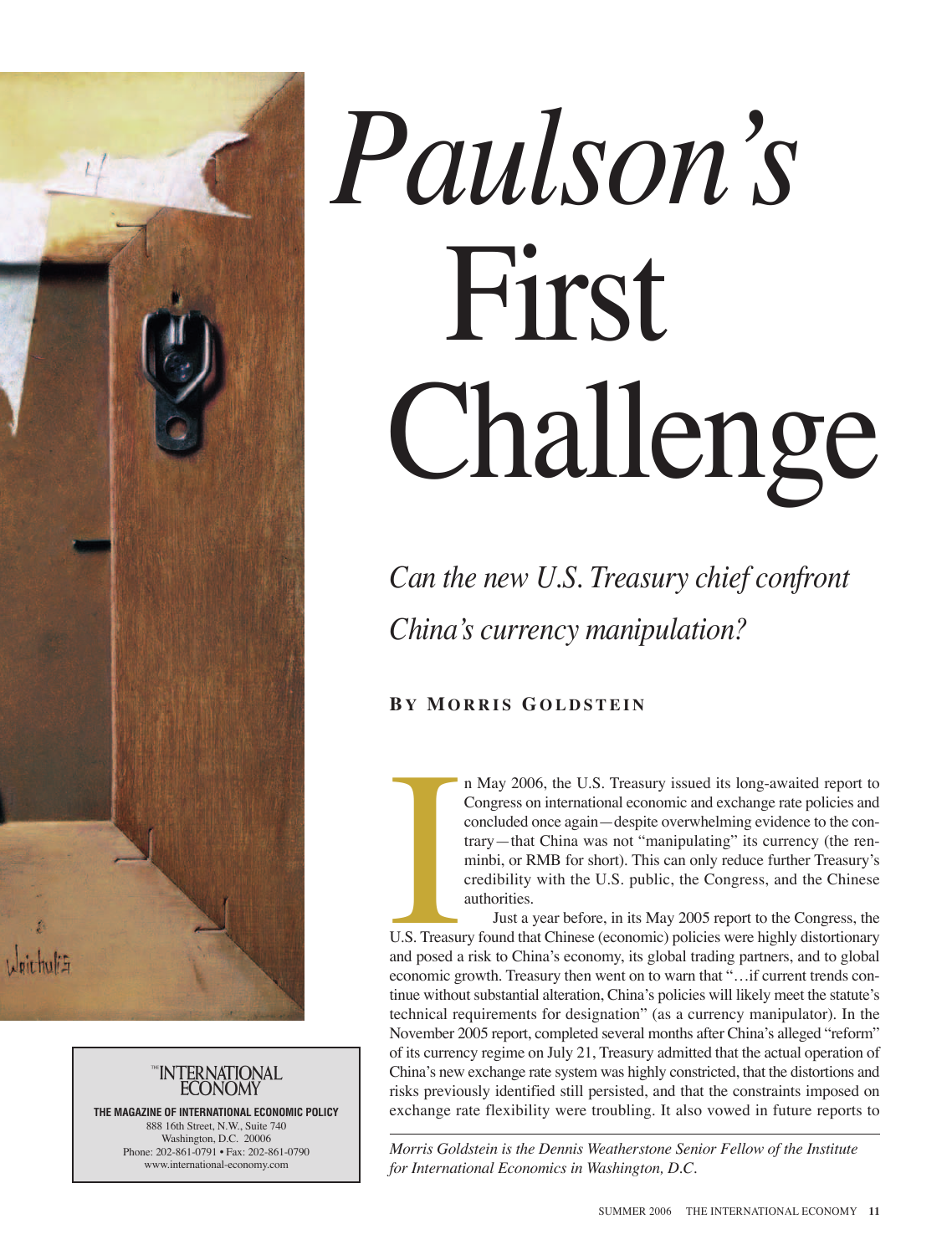## **GOLDSTEIN**

"…intensely scrutinize whether and to what extent China is practicing what officials have repeatedly committed to undertake."

Over the past year, the RMB has appreciated relative to the dollar by just over 3 percent—compared to a bilateral under-valuation of approximately 40 percent and to an overall RMB under-valuation of 20–35 percent against a trade-weighted and inflation-adjusted average of the currencies of China's main trading partners. At this pace, it could take a decade or more to eliminate the misalignment of the RMB with respect to the dollar.

At the time of its reform of the RMB regime in July 2005, the Chinese authorities pledged to allow the forces of "market supply and demand" to play a greater role in their exchange rate regime. But since then they have continued to intervene by roughly the same massive amounts to keep down the value of the RMB. Meanwhile, China's global current-account surplus has mushroomed to over 7 percent of its GDP; and in the first five months of 2006, China's global trade surplus is running 56 percent ahead of last year's figures.

In short, there has been no "substantial alteration" of China's exchange rate policies. Having Chinese leaders reaffirm the same promises on exchange rate flexibility and on tilting toward domestic demand growth that their government failed to keep during the past year hardly constitutes concrete action. No wonder then-U.S. Treasury Secretary Snow had to acknowledge in the May 2006 report that "…[W]e are extremely dissatisfied with the slow and disappointing pace of reform of the Chinese exchange rate regime."

Nevertheless, Secretary Snow argued that Treasury could not cite China as a "manipulator" because the evidence was not sufficient to establish that China was operating its foreign exchange system for the "purpose" (i.e., with the "intent") of preventing effective balance of payments adjustment or gaining an unfair competitive advantage.

This is nonsense. Did Treasury expect Chinese President Hu Jintao to confess that China's official

objective all along has been to prevent balanceof-payments adjustment and gain unfair competitive advantage over its trading partners? In each of the past three years, China has engaged in large-scale, one-way intervention in foreign markets on the scale of

*Trade retaliation along Schumer-Graham lines—that is, the imposition of a 27 percent tariff on China's exports to the United States is not the only or smartest lever to deal with currency manipulation.*

at least 10 percent of its GDP; over this same period, the real, trade-weighted value of the RMB has shown a cumulative depreciation; China's global current-account surplus has grown ever larger; and all this while the Chinese economy has expanded at an average annual rate of over 9 percent. If, under these facts and circumstances, one cannot draw the inference that China has been acting to prevent effective balance-of-payments adjustment, when would the U.S. Treasury ever be able to make a finding of manipulation? If one needed psychoanalysis of the objectives of governments along with yet more data on excesses in exchange market intervention to reach judgments about internationally unacceptable exchange rate policies, then the currency manipulation guidelines of the U.S. Congress (as well as those of the International Monetary Fund) would be of no practical use.

Secretary Snow noted in a recent report that

Treasury is supportive of recent efforts



*of saying that he stood for "saying what you mean, and meaning what you say." So far, his Treasury's policy toward China's exchange rate policy has been anything but that.*

*—M. Goldstein*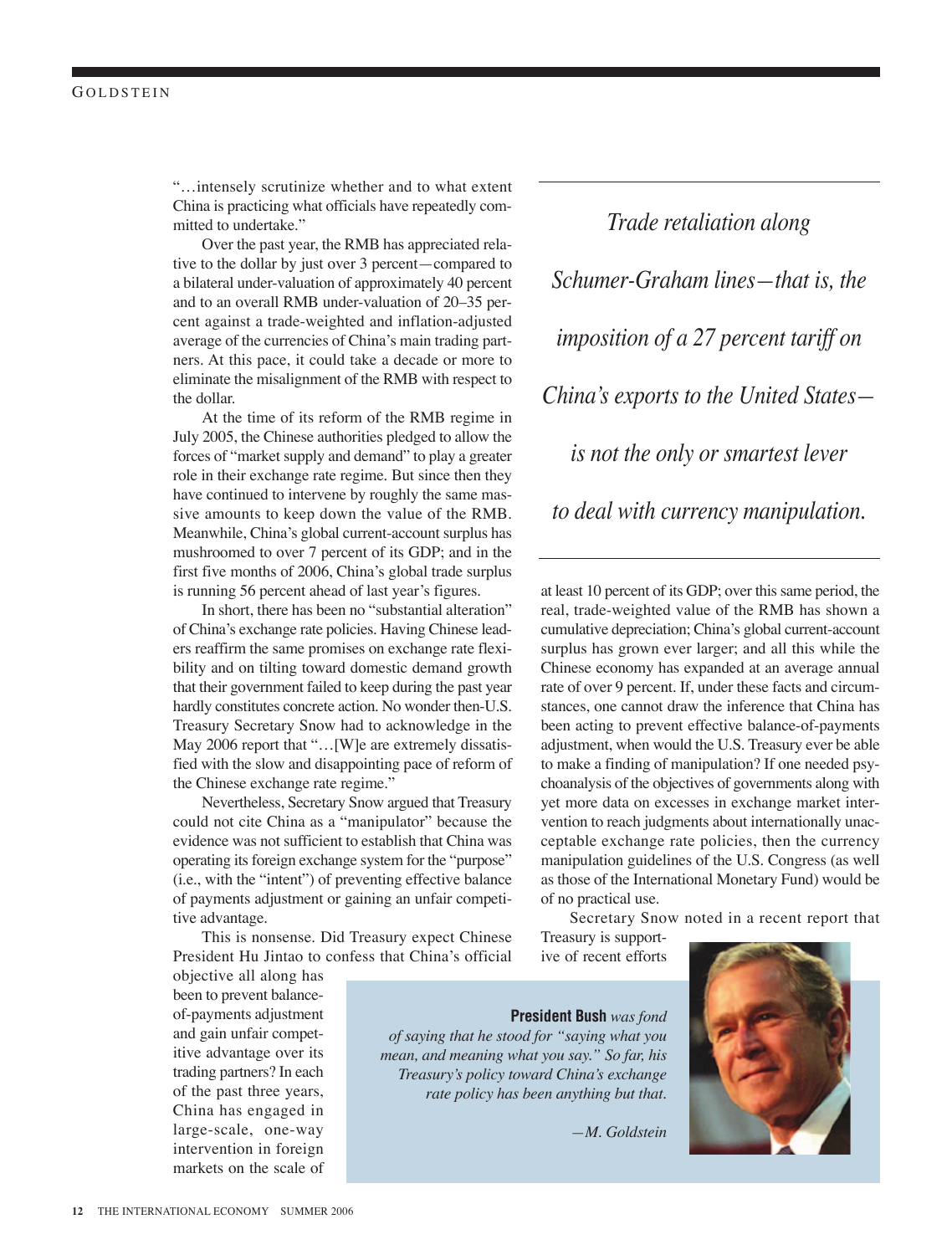the store? Nor is trade retaliation along Schumer-Graham lines—that is, the imposition of a 27 percent tariff on China's exports to the United States the only or smartest lever to deal with currency manipulation. Senators Grassley and Baucus have recently introduced a bill that



*Incoming U.S. Treasury Secretary* **Henry Paulson** *should make it clear that in the interest of both China and the global economy, there needs to be before November 2006 a "significant downpayment"—say, on the order of a 10–15 percent appreciation from its current level—toward reducing the large undervaluation of the RMB with respect to the dollar.* 

*—M. Goldstein*

to strengthen IMF exchange rate surveillance, and rightly so. But why should one expect the IMF to be more ambitious in identifying cases of currency manipulation if the U.S. Treasury cannot identify an obvious case of manipulation in its own report?

Some argue that citing China as a currency manipulator would only cause the Chinese leadership to harden its position and would thereby delay progress. Does the same alleged link also apply to U.S. criticism of China's military build-up or of human rights abuses? Why does it make sense for the U.S. government to bring complaints before the WTO on Chinese trade policies and to press publicly and loudly for better protection of intellectual property rights in China, but not to enforce its own guidelines on currency manipulation?

Other apologists for the "don't-tell-like-it-is" line maintain that labeling China as a currency manipulator would incite the U.S. Congress to enact protectionist trade legislation and would thereby make the United States look like the bad guy in this dispute. But since when is condoning currency manipulation the ally rather than the enemy of open markets? The unhappy experience with the competitive depreciations of the 1920s and 1930s not only contributed to the protectionist trade climate of that era but also led to a widespread call for an international code of conduct that would strongly discourage beggar-thy-neighbor exchange rate policies. Indeed, that was one of the main reasons for establishing the IMF. Why should the United States be regarded as "protectionist" for identifying currency manipulation? Does it make us "protectionist" to identify shortcomings in China's intellectual property regime? And why should the U.S. Congress be more inclined to intervene in the U.S.-China exchange rate policy debate when the U.S. Treasury is interpreting sensibly the law, than when it is not, thus creating the perception that unless the Congress itself acts, no one will be minding

would prevent the United States from supporting either a quota increase at the IMF or "market economy" status for any country found to have a "fundamentally misaligned currency."

Former Deputy Secretary of State Bob Zoellick has argued that the Bush Administration wants and expects China to act as a "responsible stakeholder." But what meaning does this concept have if the U.S. government is not going to have the gumption to call a spade a spade when China is acting "irresponsibly"? Whether or not Treasury cites China for currency manipulation, it will still have to negotiate about China's exchange rate policies. The difference lies in negotiating with China from

*Secretary Paulson should reject IMF Managing Director Rodrigo de Rato's claim that the Fund cannot serve as the umpire for the global exchange rate system because it would conflict with the Fund's role as "trusted advisor."*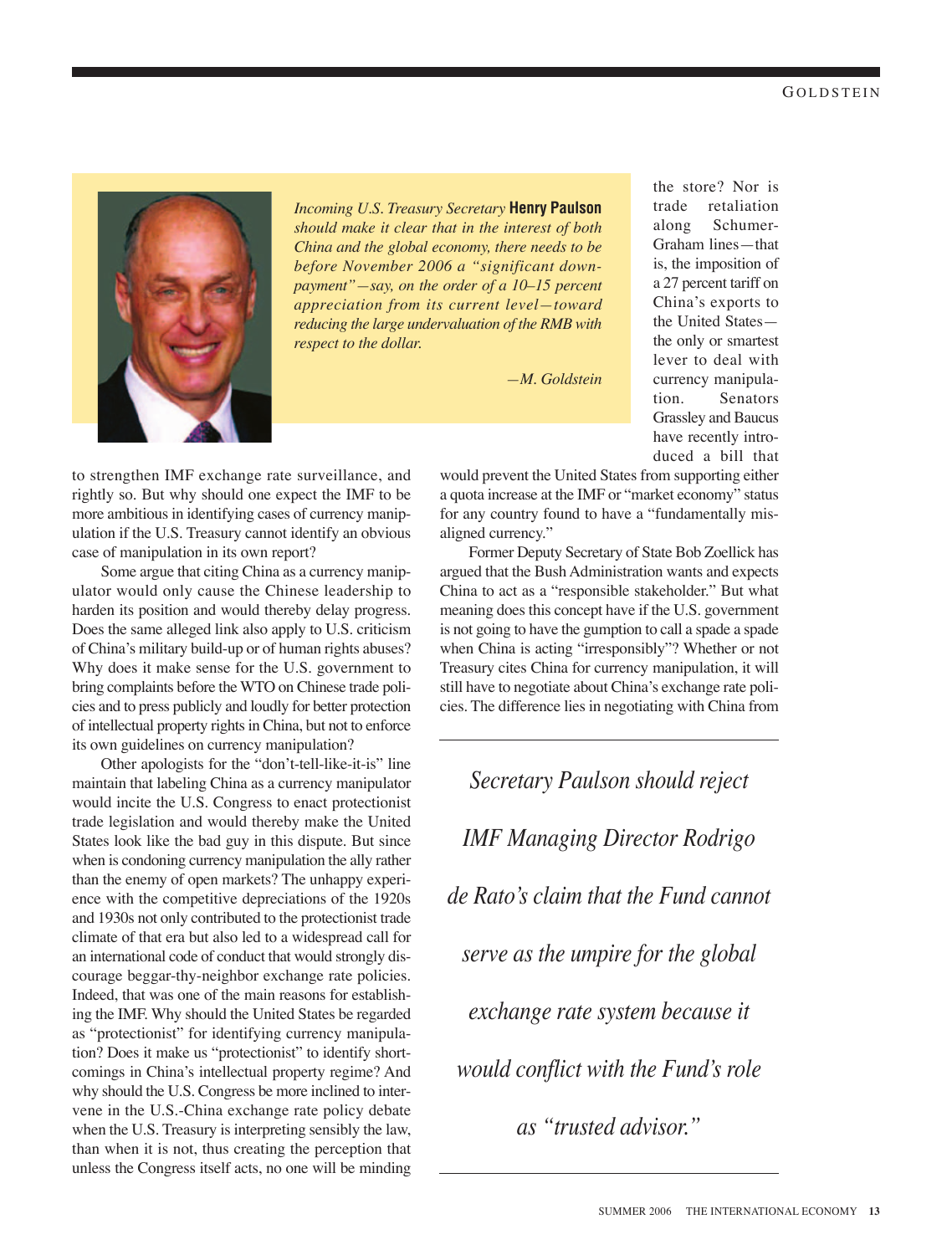a position of credibility based on a straightforward reading of the evidence and on enforcement of the law versus negotiating without that credibility. By identifying currency manipulation when and where it occurs, the U.S. Treasury would also send a strong signal that it expects all member countries of the Fund to take seriously their obligations on exchange rate policy spelled out clearly in the IMF's charter.

In his campaign for re-election, President Bush was fond of saying that he stood for "saying what you mean, and meaning what you say." So far, his Treasury's policy toward China's exchange rate policy has been anything but that. The appointment of a new Treasury Secretary is an opportunity to change that failed approach.

I ncoming Secretary Henry Paulson should implement a three-prong strategy for encouraging China to move faster on RMB appreciation.

First, he should make it clear that in the interest of both China and the global economy, there needs to be before November 2006 a "significant down-payment"—say, on the order of a 10–15 percent appreciation from its current level—toward reducing the large undervaluation of the RMB with respect to the dollar.

It does not matter so much whether this down payment takes place via a step revaluation, or an upward managed float, or some combination of the two. What

*Did Treasury expect Chinese President Hu Jintao to confess that China's official objective all along has been to prevent balanceof-payments adjustment and gain unfair competitive advantage over its trading partners?*

*Why should one expect the IMF to be more ambitious in identifying cases of currency manipulation if the U.S. Treasury cannot identify an obvious case of manipulation in its own report?* 

counts is the size of the exchange rate movement and that it happen soon. Secretary Paulson should explain to his Chinese counterparts that with the U.S. interest rate cycle further advanced than in Europe or Japan and with the large and rising U.S. current-account deficit, 2006 and 2007 could well be marked by dollar weakness. Failure to create more space between the RMB and the dollar could therefore mean that the RMB would follow the dollar down—increasing further the RMB's undervaluation in real, trade-weighted terms. At a time when China's global current account surplus is already huge and increasing and when growth of China's bank lending and its monetary aggregates are once again considerably above their targets, this would be precisely the wrong policy prescription. Moreover, he should convey the message that if China continues to block "significant" RMB appreciation and to thwart external adjustment by continuing to engage in large-scale protracted exchange market intervention, he will seek President Bush's approval to name China as a currency manipulator in the November 2006 report to Congress.

cond, Secretary Paulson should redouble efforts to "multilateralize" the exchange rate issue by insisting that the IMF carry out its mandated responsibility to "exercise firm surveillance over the exchange rate policies" of its member countries. If the Fund were doing its job in this crucial area, the U.S. Congress and the U.S. Treasury would not need to be so involved in the currency manipulation issue. Secretary Paulson should reject IMF Managing Director Rodrigo